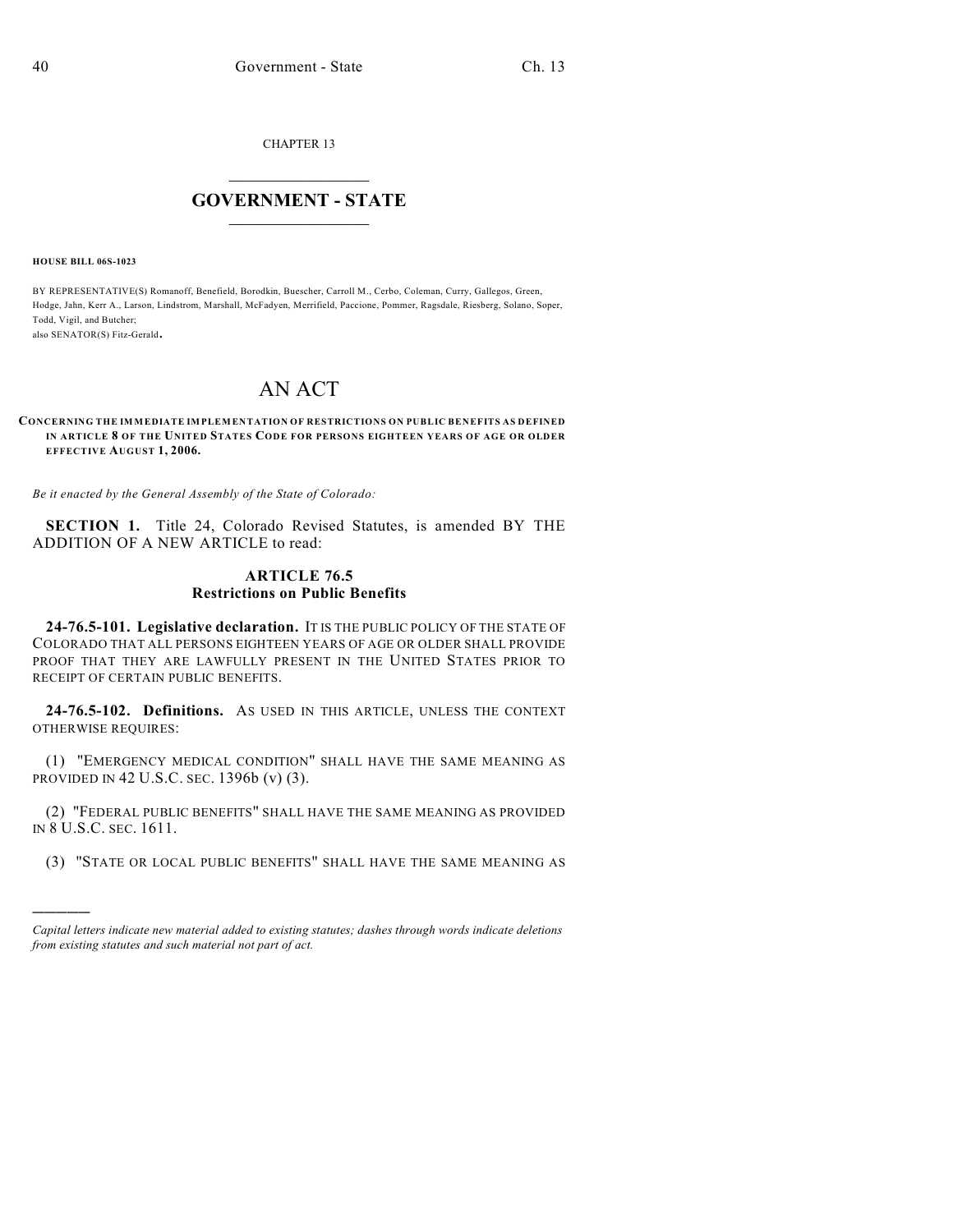PROVIDED IN 8 U.S.C. SEC. 1621.

**24-76.5-103. Verification of lawful presence - exceptions - reporting.** (1) EXCEPT AS OTHERWISE PROVIDED IN SUBSECTION (3) OFTHIS SECTION OR WHERE EXEMPTED BY FEDERAL LAW, ON AND AFTER AUGUST 1, 2006, EACH AGENCY OR POLITICAL SUBDIVISION OF THE STATE SHALL VERIFY THE LAWFUL PRESENCE IN THE UNITED STATES OFEACH NATURAL PERSON EIGHTEEN YEARS OF AGE OR OLDER WHO APPLIES FOR STATE OR LOCAL PUBLIC BENEFITS OR FOR FEDERAL PUBLIC BENEFITS FOR THE APPLICANT.

(2) THIS SECTION SHALL BE ENFORCED WITHOUT REGARD TO RACE, RELIGION, GENDER, ETHNICITY, OR NATIONAL ORIGIN.

(3) VERIFICATION OF LAWFUL PRESENCE IN THE UNITED STATES SHALL NOT BE REQUIRED:

(a) FOR ANY PURPOSE FOR WHICH LAWFUL PRESENCE IN THE UNITED STATES IS NOT REQUIRED BY LAW, ORDINANCE, OR RULE;

(b) FOR OBTAINING HEALTH CARE ITEMS AND SERVICES THAT ARE NECESSARY FOR THE TREATMENT OF AN EMERGENCY MEDICAL CONDITION OF THE PERSON INVOLVED AND ARE NOT RELATED TO AN ORGAN TRANSPLANT PROCEDURE;

(c) FOR SHORT-TERM, NONCASH, IN-KIND EMERGENCY DISASTER RELIEF;

(d) FOR PUBLIC HEALTH ASSISTANCE FOR IMMUNIZATIONS WITH RESPECT TO IMMUNIZABLE DISEASES AND FOR TESTING AND TREATMENT OF SYMPTOMS OF COMMUNICABLE DISEASES WHETHER OR NOT SUCH SYMPTOMS ARE CAUSED BY A COMMUNICABLE DISEASE;

(e) FOR PROGRAMS, SERVICES, OR ASSISTANCE, SUCH AS SOUP KITCHENS, CRISIS COUNSELING AND INTERVENTION, AND SHORT-TERM SHELTER SPECIFIED BY FEDERAL LAW OR REGULATION THAT:

(I) DELIVER IN-KIND SERVICES AT THE COMMUNITY LEVEL, INCLUDING SERVICES THROUGH PUBLIC OR PRIVATE NONPROFIT AGENCIES;

(II) DO NOT CONDITION THE PROVISION OF ASSISTANCE, THE AMOUNT OF ASSISTANCE PROVIDED, OR THE COST OF ASSISTANCE PROVIDED ON THE INDIVIDUAL RECIPIENT'S INCOME OR RESOURCES; AND

(III) ARE NECESSARY FOR THE PROTECTION OF LIFE OR SAFETY; OR

(f) FOR PRENATAL CARE.

(4) AN AGENCY OR A POLITICAL SUBDIVISION SHALL VERIFY THE LAWFUL PRESENCE IN THE UNITED STATES OF EACH APPLICANT EIGHTEEN YEARS OF AGE OR OLDER FOR FEDERAL PUBLIC BENEFITS OR STATE OR LOCAL PUBLIC BENEFITS BY REQUIRING THE APPLICANT TO:

(a) PRODUCE: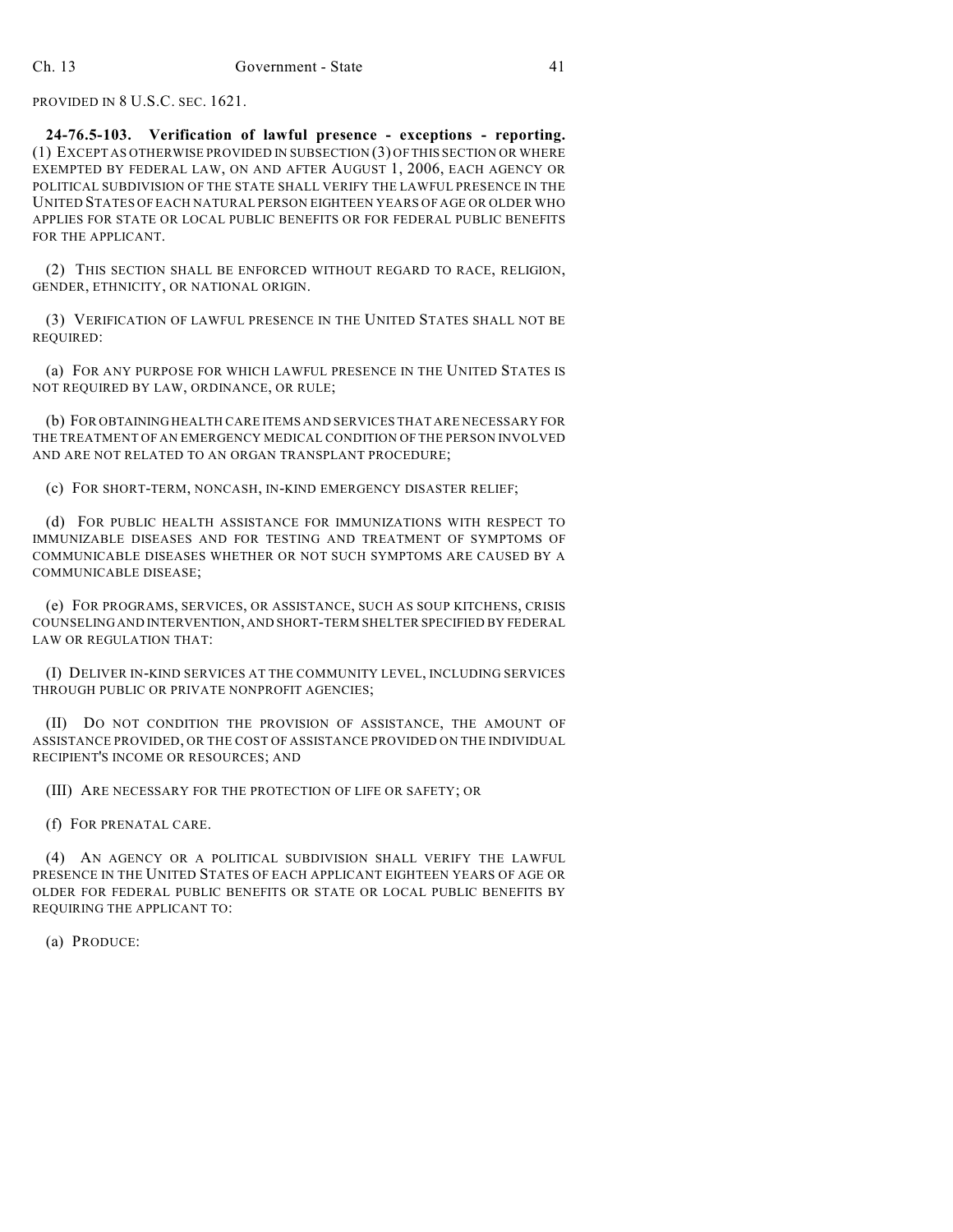(I) A VALID COLORADO DRIVER'S LICENSE OR A COLORADO IDENTIFICATION CARD, ISSUED PURSUANT TO ARTICLE 2 OF TITLE 42, C.R.S.; OR

(II) A UNITED STATES MILITARY CARD OR A MILITARY DEPENDENT'S IDENTIFICATION CARD; OR

(III) A UNITED STATES COAST GUARD MERCHANT MARINER CARD; OR

(IV) A NATIVE AMERICAN TRIBAL DOCUMENT; AND

(b) EXECUTE AN AFFIDAVIT STATING:

(I) THAT HE OR SHE IS A UNITED STATES CITIZEN OR LEGAL PERMANENT RESIDENT; OR

(II) THAT HE OR SHE IS OTHERWISE LAWFULLY PRESENT IN THE UNITED STATES PURSUANT TO FEDERAL LAW.

(5) (a) NOTWITHSTANDING THE REQUIREMENTS OF PARAGRAPH (a) OF SUBSECTION (4) OF THIS SECTION, THE EXECUTIVE DIRECTOR OF THE DEPARTMENT OF REVENUE MAY ISSUE EMERGENCY RULES, TO BE EFFECTIVE UNTIL MARCH 1, 2007, PROVIDING FOR ADDITIONAL FORMS OF IDENTIFICATION OR A WAIVER PROCESS TO ENSURE THAT AN INDIVIDUAL SEEKING BENEFITS PURSUANT TO THIS SECTION PROVES LAWFUL PRESENCE IN THE UNITED STATES. THE RULES ARE NECESSARY TO ENSURE THAT CERTAIN INDIVIDUALS LAWFULLY PRESENT IN THE UNITED STATES RECEIVE AUTHORIZED BENEFITS, INCLUDING BUT NOT LIMITED TO HOMELESS STATE CITIZENS.

(b) THIS SUBSECTION (5) AND ALL EMERGENCY RULES AUTHORIZED UNDER THIS SUBSECTION (5) ARE REPEALED, EFFECTIVE MARCH 1, 2007.

(6) A PERSON WHO KNOWINGLY MAKES A FALSE, FICTITIOUS, OR FRAUDULENT STATEMENT OR REPRESENTATION IN AN AFFIDAVIT EXECUTED PURSUANT TO SUBSECTION (4) OF THIS SECTION SHALL BE GUILTY OF A VIOLATION OF SECTION 18-8-503, C.R.S. IT SHALL CONSTITUTE A SEPARATE VIOLATION OF SECTION 18-8-503, C.R.S., EACH TIME THAT A PERSON RECEIVES A PUBLIC BENEFIT BASED UPON SUCH A STATEMENT OR REPRESENTATION.

(7) FOR AN APPLICANT WHO HAS EXECUTED AN AFFIDAVIT STATING THAT HE OR SHE IS AN ALIEN LAWFULLY PRESENT IN THE UNITED STATES, VERIFICATION OF LAWFUL PRESENCE FOR FEDERAL PUBLIC BENEFITS OR STATE OR LOCAL PUBLIC BENEFITS SHALL BE MADE THROUGH THE FEDERAL SYSTEMATIC ALIEN VERIFICATION OF ENTITLEMENT PROGRAM, REFERRED TO IN THIS SECTION AS THE "SAVE PROGRAM", OPERATED BY THE UNITED STATES DEPARTMENT OF HOMELAND SECURITY OR A SUCCESSOR PROGRAM DESIGNATED BY THE UNITED STATES DEPARTMENT OF HOMELAND SECURITY. UNTIL SUCH VERIFICATION OF LAWFUL PRESENCE IS MADE, THE AFFIDAVIT MAY BE PRESUMED TO BE PROOF OF LAWFUL PRESENCE FOR PURPOSES OF THIS SECTION.

(8) AGENCIES OR POLITICAL SUBDIVISIONS OF THIS STATE MAY ADOPT VARIATIONS OF THE REQUIREMENTS OF PARAGRAPH (b) OF SUBSECTION (4) OF THIS SECTION TO IMPROVE EFFICIENCY OR REDUCE DELAY IN THE VERIFICATION PROCESS OR TO